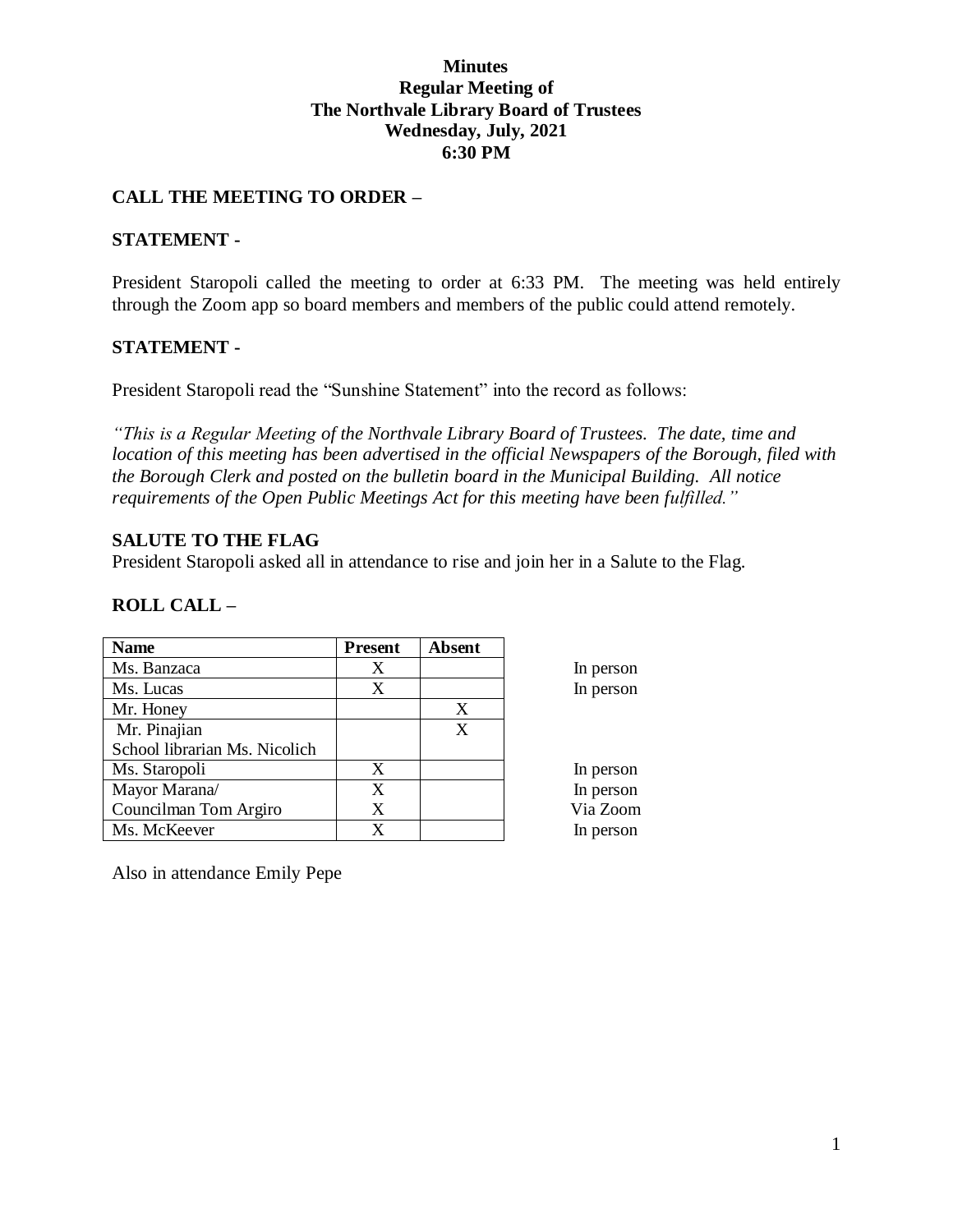# **APPROVAL OF MINUTES**

Resolved to approve the minutes from the June 26, 2021 regular board meeting.

The minutes were adopted on a roll call vote as follows:

| <b>Name</b>   | <b>ACTION</b> | <b>YES</b> | NO | <b>ABSENT</b> | <b>ABSTAIN</b> |
|---------------|---------------|------------|----|---------------|----------------|
| Ms. Banzaca   |               | X          |    |               |                |
| Ms. Lucas     |               | X          |    |               |                |
| Mr. Honey     |               |            |    | X             |                |
| Mr. Pinajian  |               |            |    | X             |                |
| Ms. Nicolich  |               |            |    |               |                |
| Ms. Staropoli | Second        | X          |    |               |                |
| Mayor Marana  | Motion        | X          |    |               |                |
| Mr. Argiro    |               | X          |    |               |                |
| Ms. McKeever  |               |            |    |               |                |

## **GENERAL DISCUSSION –**

### **DIRECTORS REPORT-**

June Crafts: 240 kits

June Story Time: 25 in-person - an average of 2-6 families per storytime

June Music with Miss Nita: 32 in-person

June Magical Melodies: 35 in-person

Weekly ESL Conversation class for Adults on Zoom: ESL will take a break for the summer. They will come back in September.

June Canvas Painting for Adults on Zoom with Kari: 6 adults in-person

#### **Administrative**

- Library Cards: 1,861 patrons registered as of July 23, 2021. 6 new library cards since June's report.
- Proposed to extend Fine Free to September 30, 2021.
- Proposed Northvale Library Dress Code to be included in the Personnel Manual.
- Proposed Social Media Policy to be included in the Northvale Library Policies & Procedures.

● Zoom was renewed by the NJ State Library using American Rescue Plan Act (ARPA) funds. It will run through September 9, 2022. It will include both webinars and meetings for an unlimited number of attendees, as well as affording no time limitations on these programs.

### **Strategic Plan**

● The Community Survey has been posted and released, responses are being received via online form and paper.

● ADA project bids were opened on July 20th at 4:00 PM in a public meeting. The architect is reviewing all bids.

● Strategic Plan 2022-2025 is currently being drafted - awaiting census information to be released and more community stats to be collected.

### **Upcoming Programs/Ideas**

- Summer Reading 2021 Wrap-Up Party on 7/7/21 Outdoor Magic Show at 11 AM
- Outdoor Summer Concert RESCHEDULED on 7/14/21 at 1 PM

### **Friends of the Library Report-**

Nothing to report- no summer friends meeting.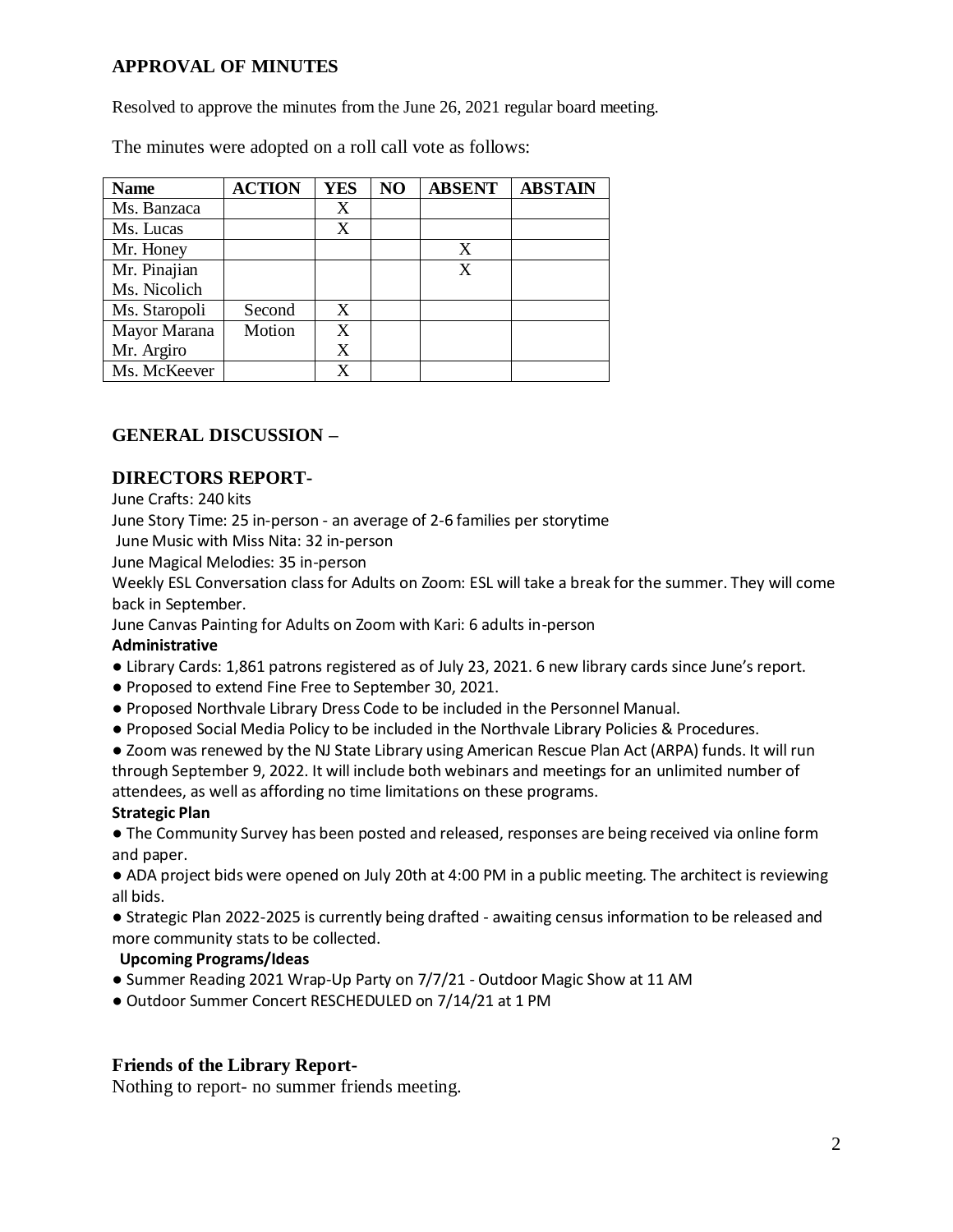### **Treasurer's Report-**

Northvale Library thru July 28 \$175,327. The Library is 12 % under budget thru July 23rd.

# **ROLL CALL VOTES-**

Resolved to approve the claims list for June in the amount of \$9762.45: The resolution was adopted on a roll call vote as follows:

| <b>Name</b>   | <b>ACTION</b> | <b>YES</b> | N <sub>O</sub> | <b>ABSENT</b> | <b>ABSTAIN</b> |
|---------------|---------------|------------|----------------|---------------|----------------|
| Ms. Banzaca   | Motion        | X          |                |               |                |
| Ms. Lucas     |               | X          |                |               |                |
| Mr. Honey     |               |            |                | X             |                |
| Mr. Pinajian  |               |            |                | X             |                |
| Ms. Nicolich  |               |            |                |               |                |
| Ms. Staropoli |               | X          |                |               |                |
| Mayor Marana  |               | X          |                |               |                |
| Mr. Argiro    |               | X          |                |               |                |
| Ms. McKeever  | Second        | x          |                |               |                |

Resolved to approve the replenishment of petty cash for \$75: The resolution was adopted on a roll call vote as follows:

|               | The resolution was adopted on a foll early you as follows. |            |    |               |                |  |
|---------------|------------------------------------------------------------|------------|----|---------------|----------------|--|
| <b>Name</b>   | <b>ACTION</b>                                              | <b>YES</b> | NO | <b>ABSENT</b> | <b>ABSTAIN</b> |  |
| Ms. Banzaca   |                                                            | X          |    |               |                |  |
| Ms. Lucas     | Second                                                     | X          |    |               |                |  |
| Mr. Honey     |                                                            |            |    | X             |                |  |
| Mr. Pinajian  |                                                            |            |    | X             |                |  |
| Ms. Nicolich  |                                                            |            |    |               |                |  |
| Ms. Staropoli |                                                            | X          |    |               |                |  |
| Mayor Marana  | Motion                                                     | X          |    |               |                |  |
| Mr. Argiro    |                                                            | X          |    |               |                |  |
| Ms. McKeever  |                                                            | X          |    |               |                |  |

Resolved to approve extending the fine free period through September 3oth 2021: The resolution was adopted on a roll call vote as follows:

| <b>Name</b>   | <b>ACTION</b> | <b>YES</b> | NO | <b>ABSENT</b> | <b>ABSTAIN</b> |
|---------------|---------------|------------|----|---------------|----------------|
| Ms. Banzaca   | Motion        | X          |    |               |                |
| Ms. Lucas     |               | X          |    |               |                |
| Mr. Honey     |               |            |    | X             |                |
| Mr. Pinajian  |               |            |    | X             |                |
| Ms. Nicolich  |               |            |    |               |                |
| Ms. Staropoli |               | X          |    |               |                |
| Mayor Marana  |               | X          |    |               |                |
| Mr. Argiro    |               | X          |    |               |                |
| Ms. McKeever  | Second        | X          |    |               |                |

Resolved to approve including the Northvale Library Dress Code in the Peronnel Manual: The resolution was adopted on a roll call vote as follows:

| <b>Name</b> | <b>ACTION</b> |  |  |  | <b>TES   NO   ABSENT   ABSTAIN</b> |  |
|-------------|---------------|--|--|--|------------------------------------|--|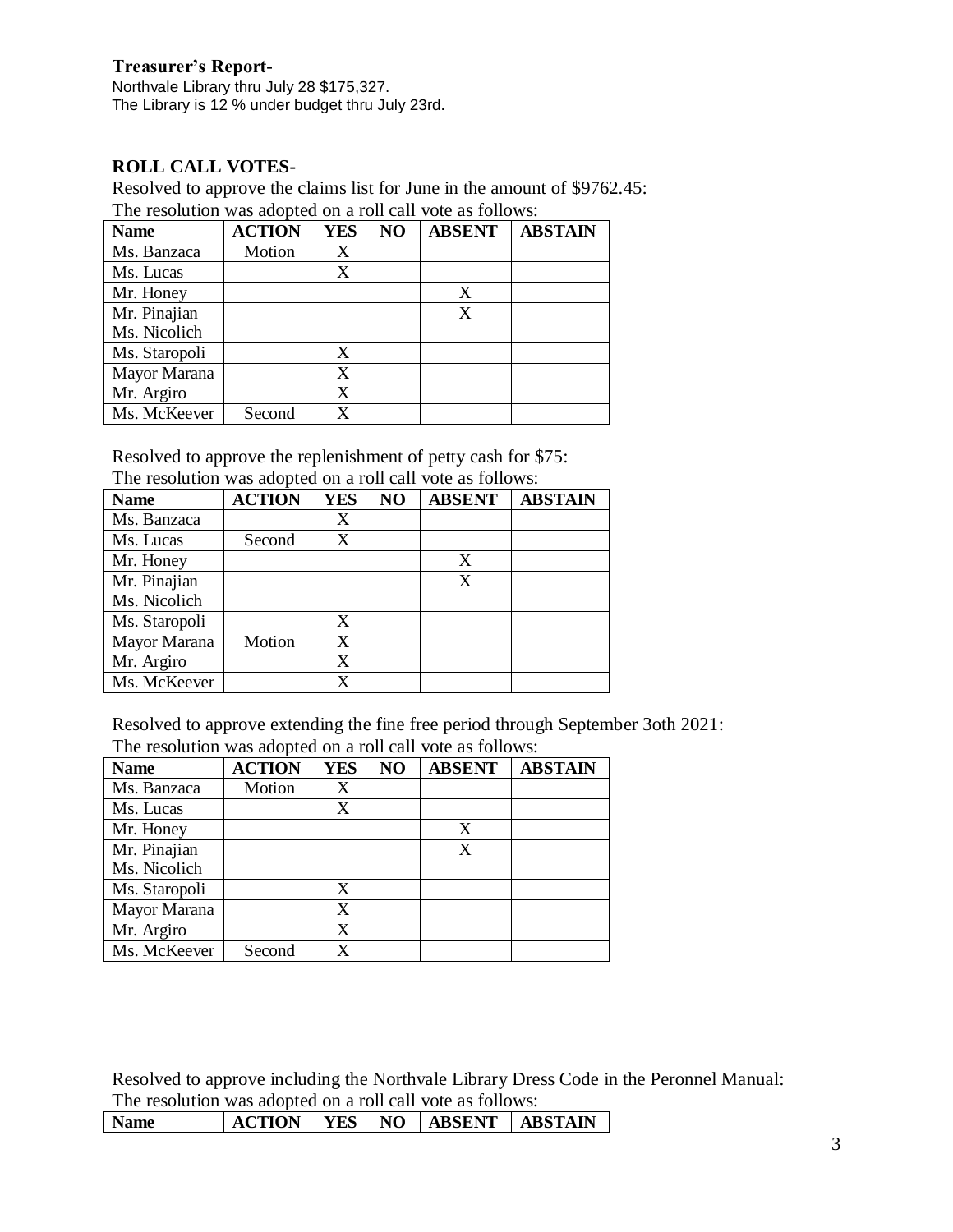| Ms. Banzaca   |        | X |   |  |
|---------------|--------|---|---|--|
| Ms. Lucas     |        | X |   |  |
| Mr. Honey     |        |   | X |  |
| Mr. Pinajian  |        |   | X |  |
| Ms. Nicolich  |        |   |   |  |
| Ms. Staropoli | Motion | X |   |  |
| Mayor Marana  | Second | X |   |  |
| Mr. Argiro    |        | X |   |  |
| Ms. McKeever  |        |   |   |  |

Resolved to approve acceptance of Emily Pepe's resignation as of 8/7/21: The resolution was adopted on a roll call vote as follows:

| <b>Name</b>   | <b>ACTION</b> | <b>YES</b> | NO | <b>ABSENT</b> | <b>ABSTAIN</b> |
|---------------|---------------|------------|----|---------------|----------------|
| Ms. Banzaca   |               | X          |    |               |                |
| Ms. Lucas     |               | X          |    |               |                |
| Mr. Honey     |               |            |    | X             |                |
| Mr. Pinajian  |               |            |    | X             |                |
| Ms. Nicolich  |               |            |    |               |                |
| Ms. Staropoli | Second        | X          |    |               |                |
| Mayor Marana  | Motion        | X          |    |               |                |
| Mr. Argiro    |               | X          |    |               |                |
| Ms. McKeever  |               | X          |    |               |                |

Resolved to approve Michele Albanese and May Kwon as co interim directors until a full time position is filled. Up to 10 hours added to both each week with a \$6 per hour increase to each salary:

| <b>Name</b>   | <b>ACTION</b> | <b>YES</b> | NO | <b>ABSENT</b> | <b>ABSTAIN</b> |
|---------------|---------------|------------|----|---------------|----------------|
| Ms. Banzaca   |               | X          |    |               |                |
| Ms. Lucas     | Second        | X          |    |               |                |
| Mr. Honey     |               |            |    | X             |                |
| Mr. Pinajian  |               |            |    | X             |                |
| Ms. Nicolich  |               |            |    |               |                |
| Ms. Staropoli | Motion        | X          |    |               |                |
| Mayor Marana  |               | X          |    |               |                |
| Mr. Argiro    |               | X          |    |               |                |
| Ms. McKeever  |               | X          |    |               |                |

The resolution was adopted on a roll call vote as follows:

Resolved to approve hiring to fill a new position of part time adult programming coordinator.

Up to 20 hours a week between \$16 - \$18 an hour.

The resolution was adopted on a roll call vote as follows: